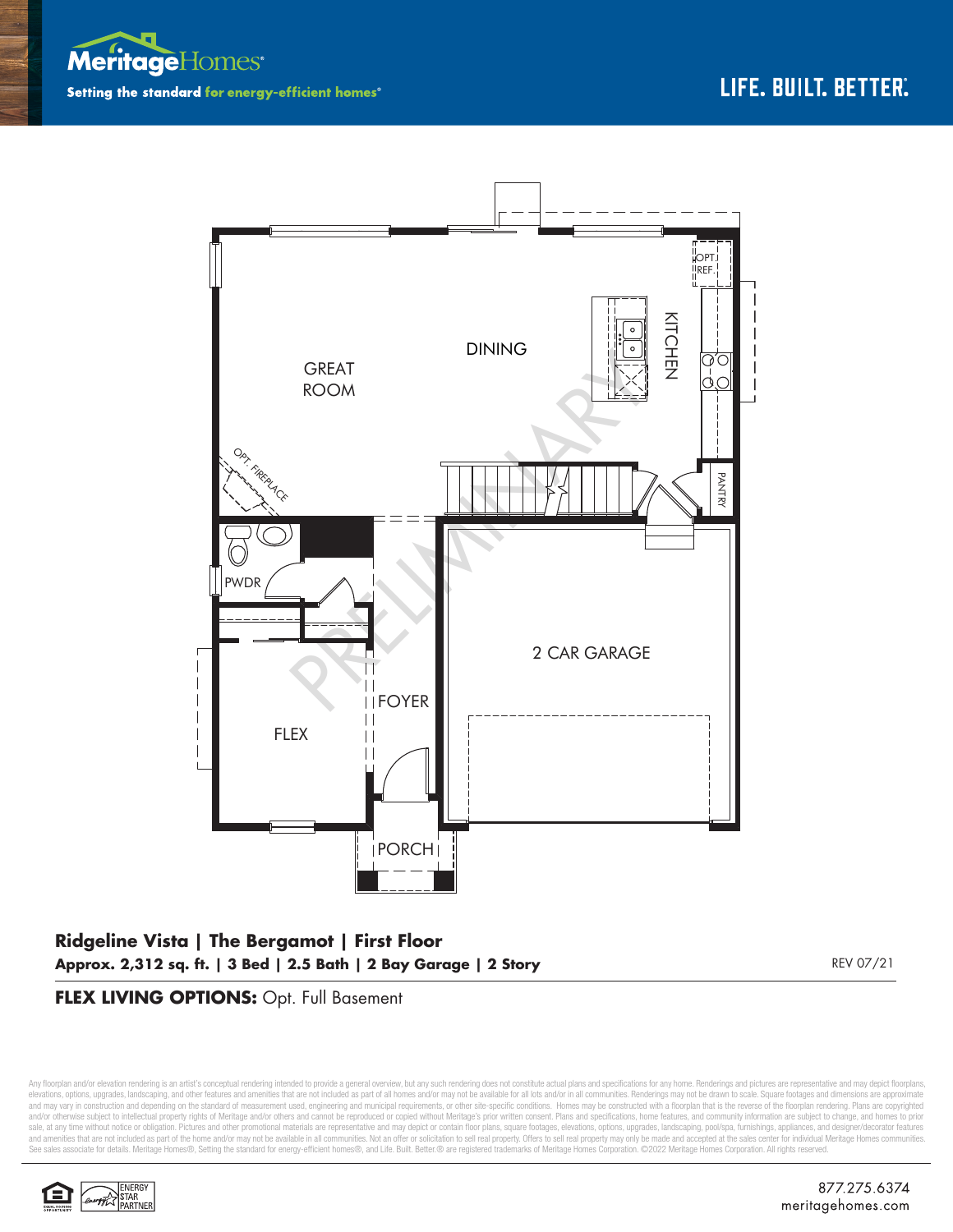



# **Ridgeline Vista | The Bergamot | Second Floor Approx. 2,312 sq. ft. | 3 Bed | 2.5 Bath | 2 Bay Garage | 2 Story**

### **FLEX LIVING OPTIONS:** Opt. Full Basement

Any floorplan and/or elevation rendering is an artist's conceptual rendering intended to provide a general overview, but any such rendering does not constitute actual plans and specifications for any home. Renderings and p elevations, options, upgrades, landscaping, and other features and amenities that are not included as part of all homes and/or may not be available for all lots and/or in all communities. Renderings may not be drawn to sca and may vary in construction and depending on the standard of measurement used, engineering and municipal requirements, or other site-specific conditions. Homes may be constructed with a floorplan that is the reverse of th and/or otherwise subject to intellectual property rights of Meritage and/or others and cannot be reproduced or copied without Meritage's prior written consent. Plans and specifications, home features, and community informa sale, at any time without notice or obligation. Pictures and other promotional materials are representative and may depict or contain floor plans, square footages, elevations, options, upgrades, landscaping, pool/spa, furn See sales associate for details. Meritage Homes®, Setting the standard for energy-efficient homes®, and Life. Built. Better. @ are registered trademarks of Meritage Homes Corporation. ©2022 Meritage Homes Corporation. All